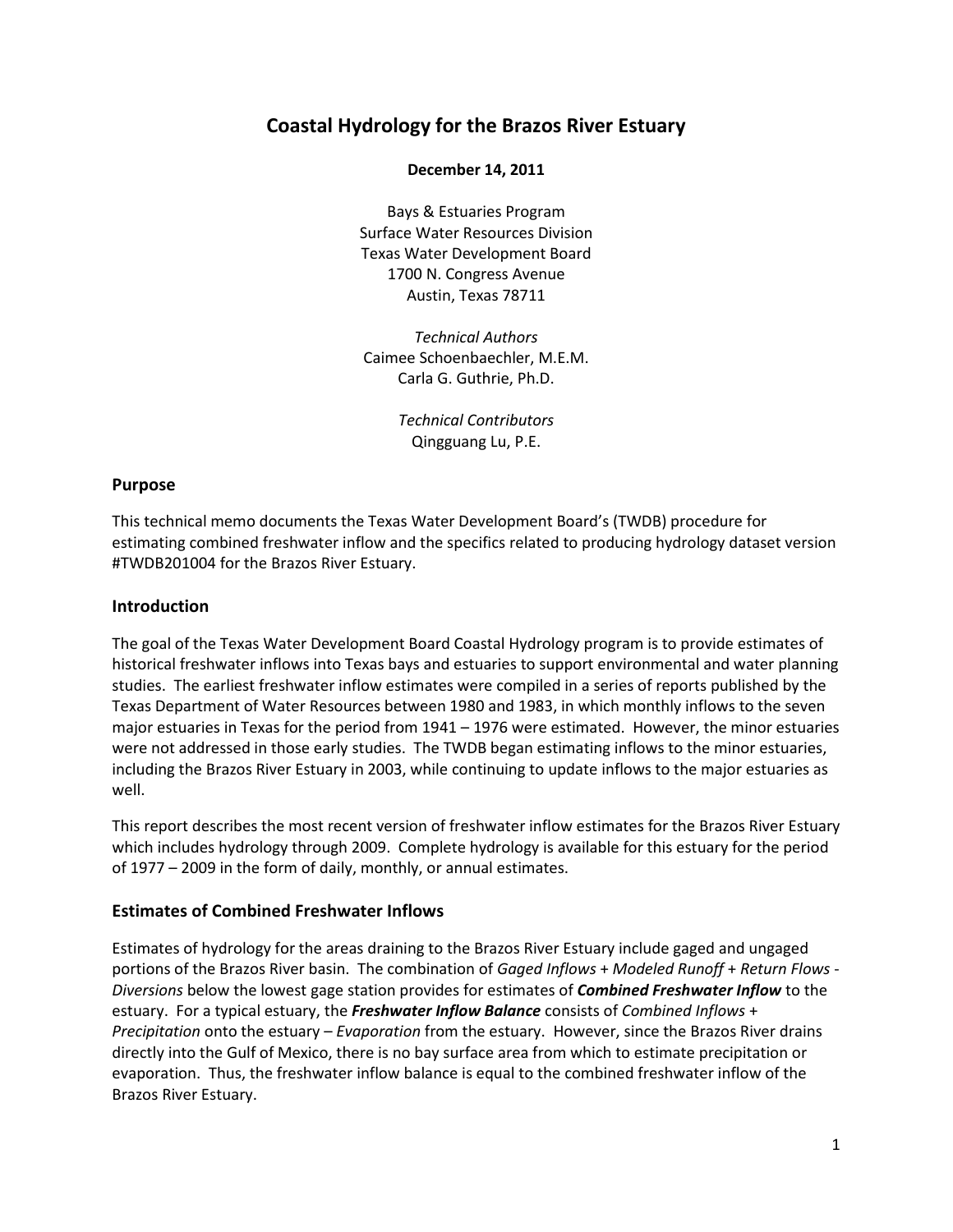## **1977-2009 Period of Record**

The 1977 - 2009 period of record uses measurements from the U.S. Geological Survey (USGS) stream gages to determine flows in gaged watersheds and rainfall-runoff estimates from the Texas Rainfall-Runoff (TxRR) model to determine flows in ungaged watersheds. These estimates are adjusted for known agricultural, municipal, and industrial diversion and return flows obtained from the Texas Commission on Environmental Quality (TCEQ) and TWDB Irrigation Water Use estimates. In some cases, diversion and return data may be obtained through other entities, such as in the TWDB report on *Coastal Hydrology for the Guadalupe Estuary: Updated Hydrology with Emphasis on Diversion and Return Flow Data for 2000-2009* (Guthrie and Lu 2010) where recent diversion and return data were obtained from HDR, Inc. Data on inflows to the Brazos River Estuary for 1977 - 2009 are available as daily, monthly, or annual estimates.

# **Gaged Watersheds**

One USGS stream gage was used to develop the gaged inflow component of combined inflows to the Brazos River Estuary. Data from USGS gage #08116650 in the Brazos River near Rosharon was utilized from January 1977 through December 2009. For TWDB hydrology version #TWDB201004, approved USGS stream gage data was available through November 2009 and was provisional for the month of December 2009. However, the Rosharon gage was inactive from 1981 through 1983, resulting in missing gage data for those years.

## **Ungaged Watersheds**

The Brazos River Estuary consists of two ungaged watersheds, which are used to estimate ungaged inflows and include watersheds #12001 and #12002. Figure 1 shows the delineation of watershed boundaries for the period from 1977 to 2009. The ungaged inflow component is estimated using the Texas Rainfall-Runoff Model (TxRR). The model is conceptually similar to the Agricultural Research Service (ARS) rainfall-runoff model which is based on the Soil Conservation Service's curve number method to estimate direct runoff from a precipitation event. TxRR, however, has four key differences: (1) use of simpler and more straightforward mathematics, (2) introduction of 12 monthly depletion factors, instead of a single depletion factor as used in the ARS Model, and (3) introduction of a base flow component into the model, and (4) calculation of daily runoff. TxRR has been used to estimate daily stream flows from over 50 coastal ungaged watersheds as a part of the Coastal Hydrology program to study the effect of freshwater inflows to Texas bays and estuaries.

The Thiessen polygons and TWDB Quadrangles that would have been used to estimate precipitation and evaporation, respectively, on an estuary surface were also used for estimates in the TxRR rainfall-runoff model. Figures 2 and 3 display the Thiessen polygons for precipitation estimates and TWDB Quadrangles for evaporation estimates that were used in the TxRR model to develop the ungaged flow component.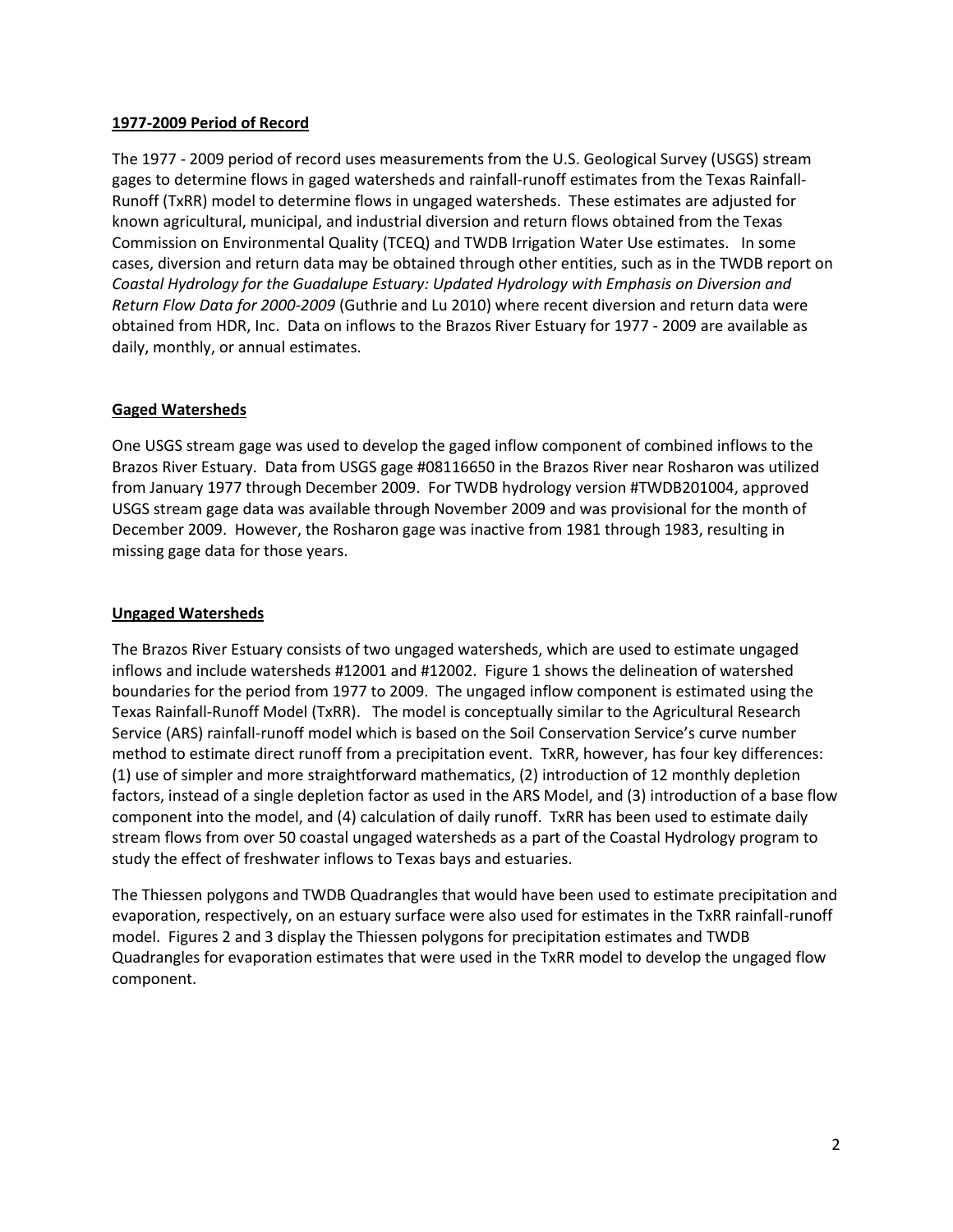

Figure 1. Ungaged watershed delineation used to determine ungaged inflows to the Brazos River Estuary from 1977 to 2009.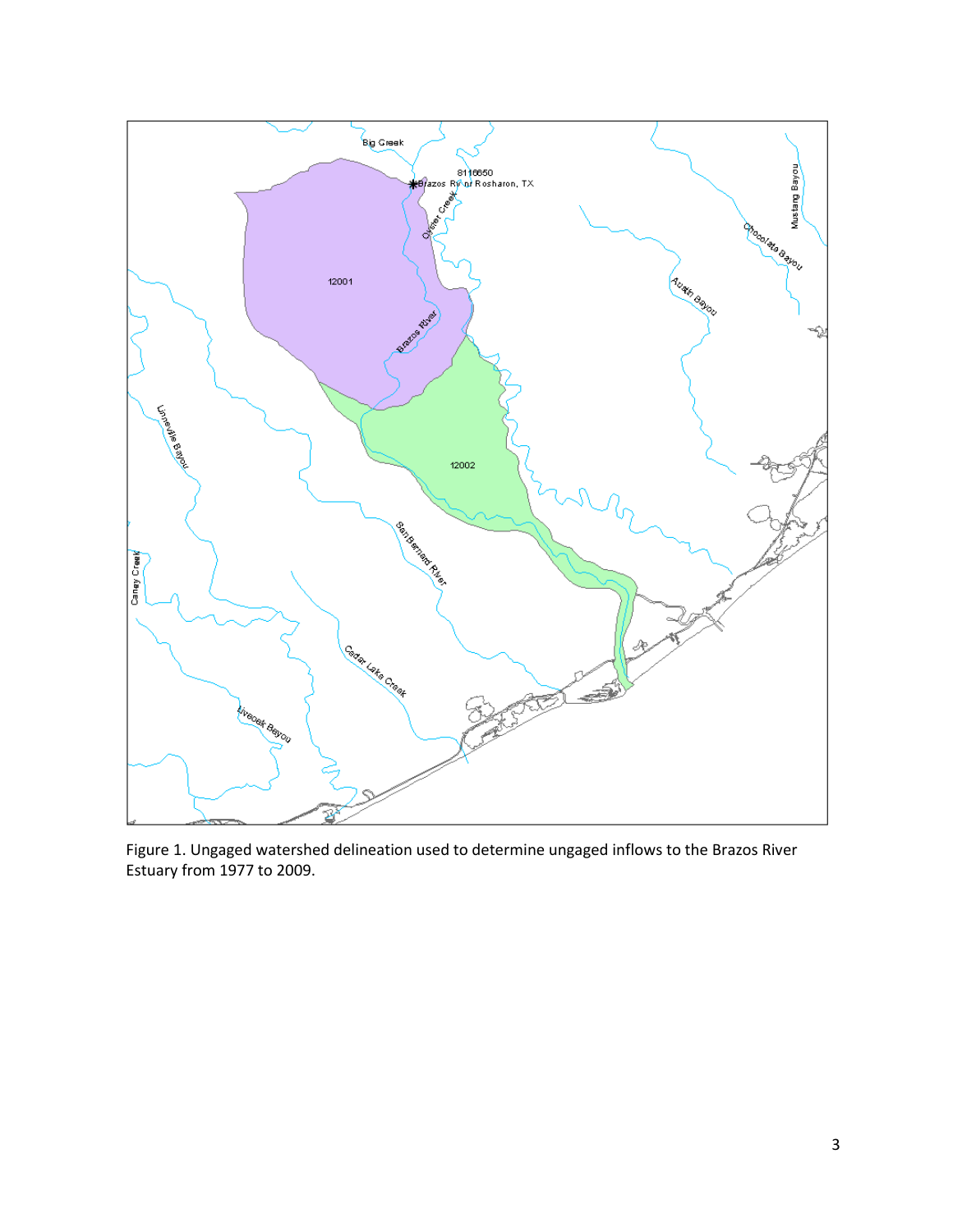

Figure 2. Rainfall stations ( $\blacklozenge$ ) and Thiessen polygons (red lines) used to estimate precipitation in the Texas Rainfall Runoff (TxRR) model, which was used to develop the ungaged flow component in this system.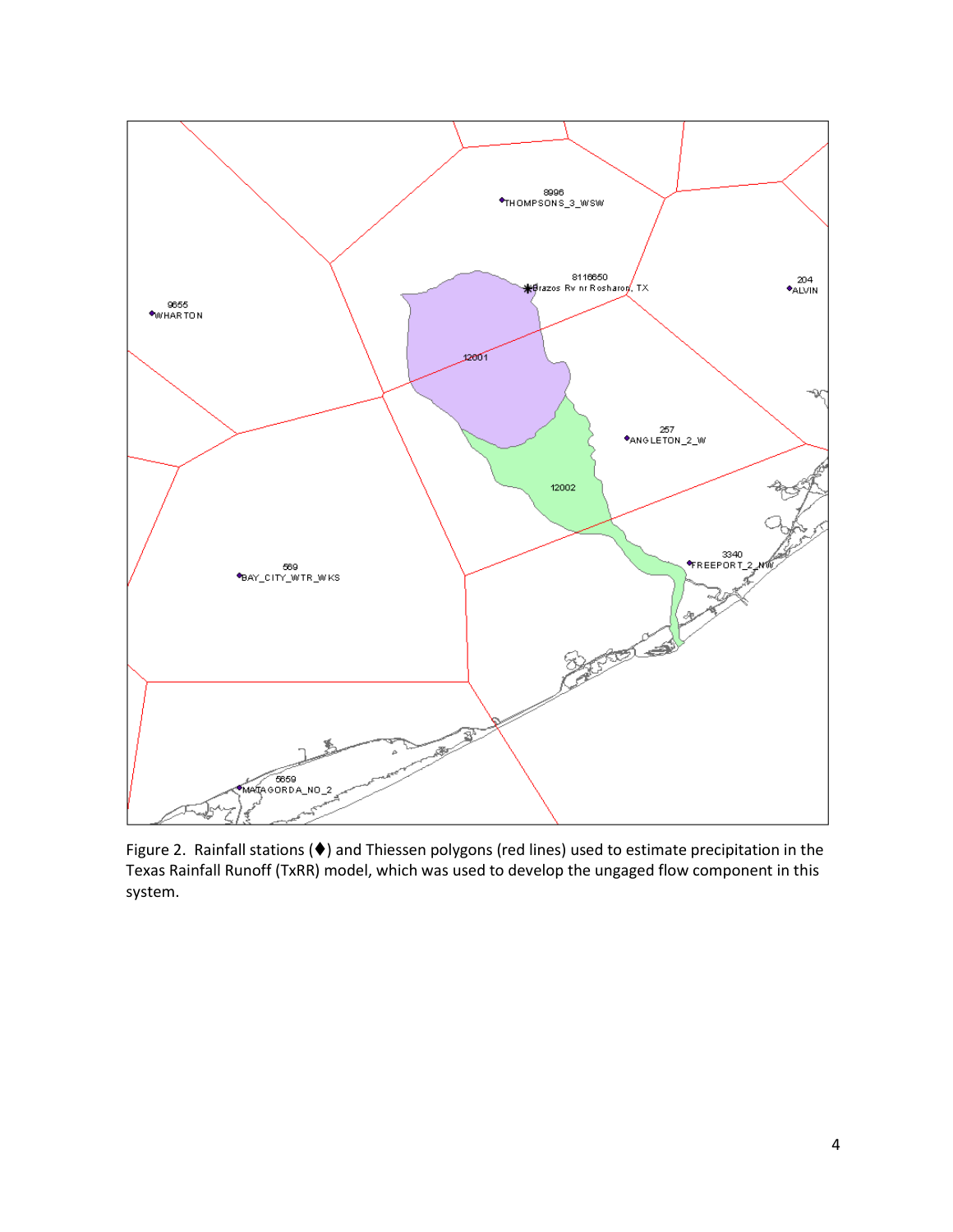

Figure 3. TWDB evaporation quadrangles used to estimate evaporation in the TxRR model, which was used to develop the ungaged flow component in this system.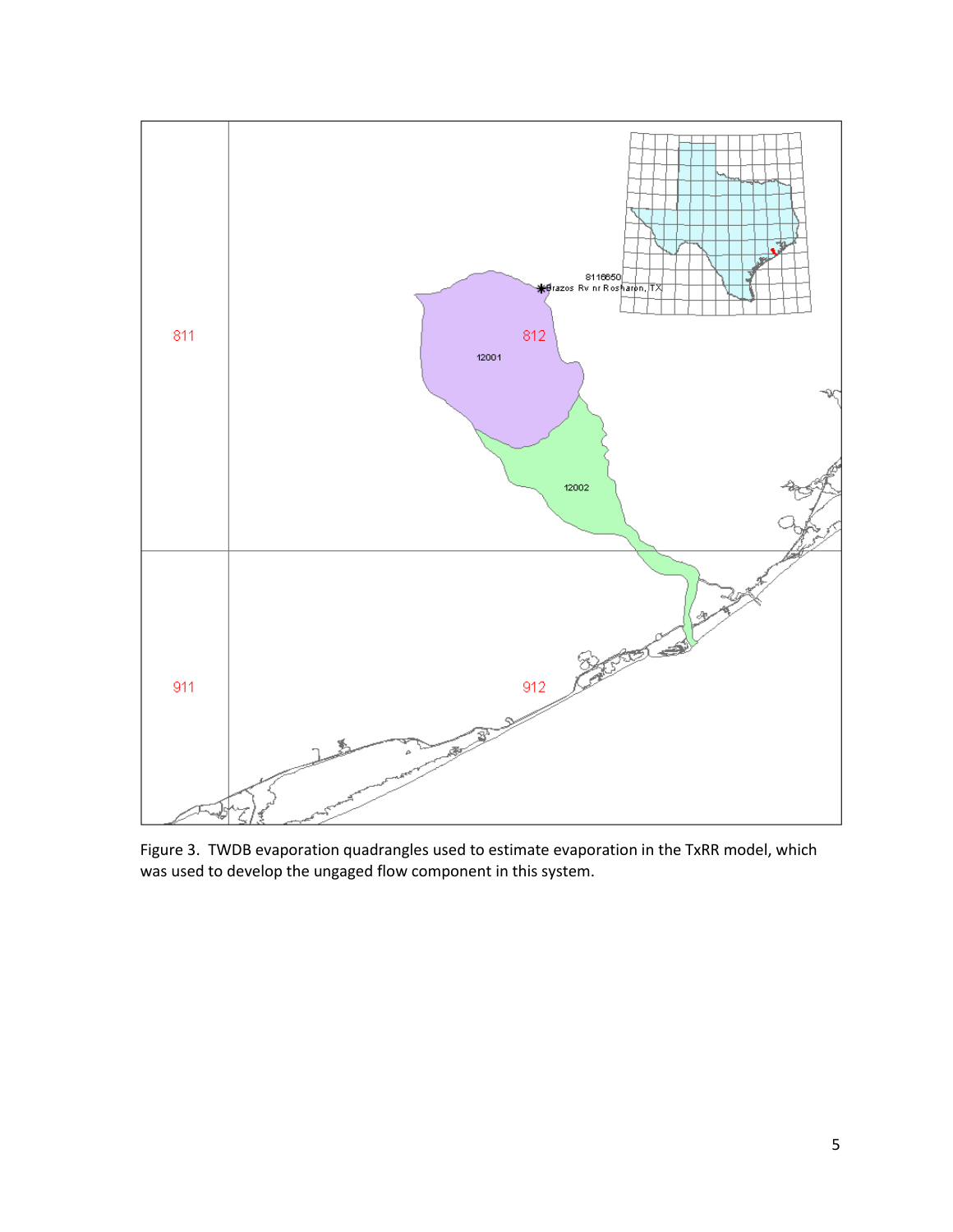# **Diversion and Return Points**

Rainfall-runoff estimates from the TxRR model are adjusted for known diversion and return flows below the Rosharon gage. The major water rights and holders and the major discharge permits and dischargers providing return flows to the Brazos River Estuary are listed in Table 1, with locations of those permits shown in Figure 4. The dataset contains missing data that appear as not applicable (n/a) in Appendix B.

|                   | <b>Water Right Number</b> | Owner                                |  |  |  |  |
|-------------------|---------------------------|--------------------------------------|--|--|--|--|
|                   | 5327                      | Texas Department of Criminal Justice |  |  |  |  |
|                   | 5328                      | Dow Chemical Co.                     |  |  |  |  |
|                   | 5329                      | W C Kelly Jr. Trustee                |  |  |  |  |
| <b>DIVERSIONS</b> | 5330                      | Troy Lake Inc.                       |  |  |  |  |
|                   | 5332                      | United States Department of Energy   |  |  |  |  |
|                   | 5365                      | CLT Properties Inc.                  |  |  |  |  |
|                   | 5366                      | <b>Brazosport Water Authority</b>    |  |  |  |  |
|                   | 5492                      | Spanish Trail Land & Cattle Co. LP   |  |  |  |  |
|                   |                           |                                      |  |  |  |  |
|                   | <b>NPDES Number*</b>      | <b>OWNER</b>                         |  |  |  |  |
|                   | TX0006483                 | Dow Chemical Co.                     |  |  |  |  |
|                   | TX0008788                 | <b>BASF Corp.</b>                    |  |  |  |  |
| <b>RETURNS</b>    | TX0025798                 | City of Lake Jackson                 |  |  |  |  |
|                   | TX0026182                 | City of West Colombia                |  |  |  |  |
|                   | TX0032425                 | <b>Brazoria County FWSD 1</b>        |  |  |  |  |
|                   | TX0033332                 | City of Freeport                     |  |  |  |  |

Table 1. Major water rights and discharge permits in the Brazos River basin below the downstream-most USGS stream gage.

\*National Pollutant Discharge Elimination System (NPDES)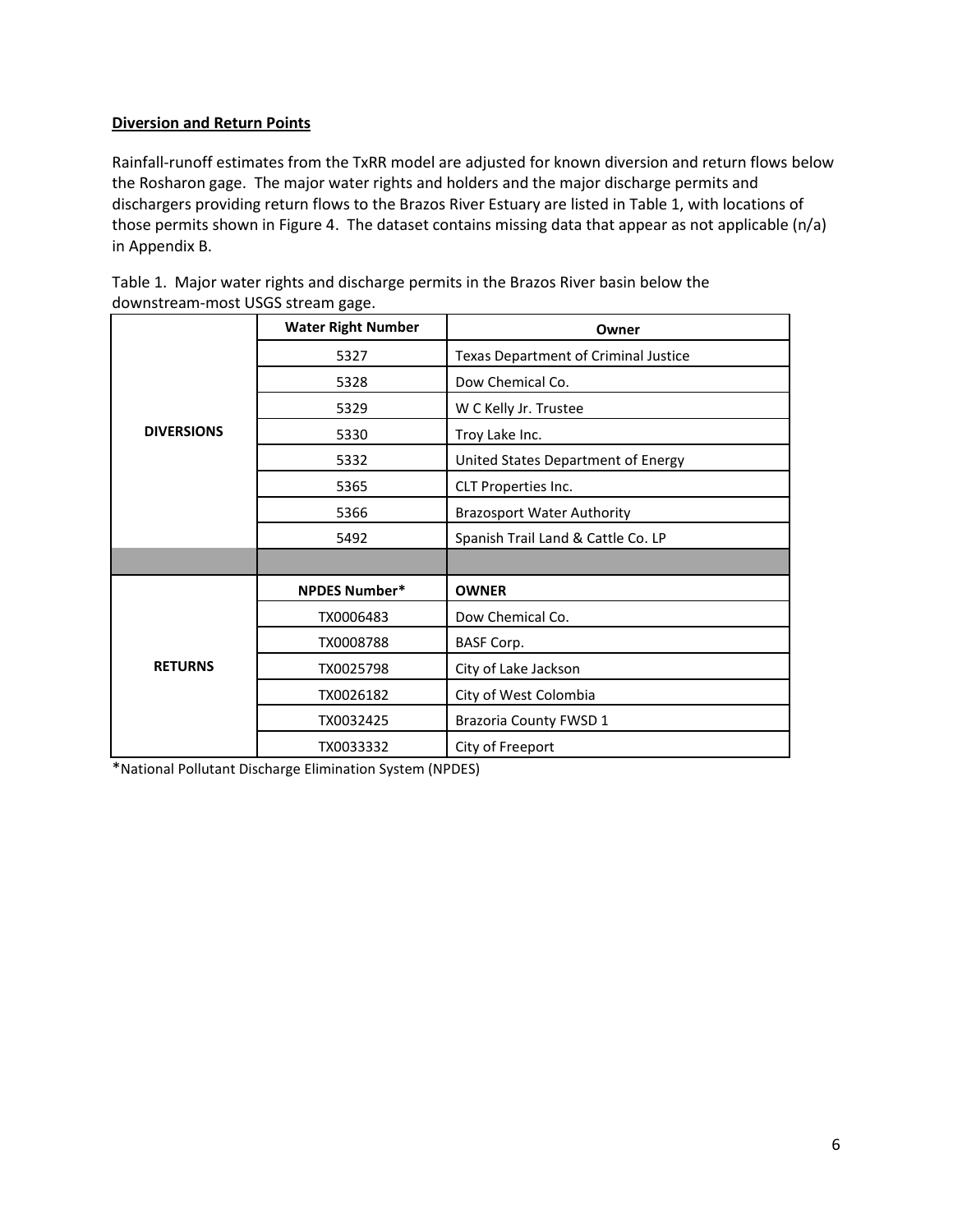

Figure 4. Location of permitted diversion points and wastewater outfalls in ungaged Brazos River watersheds #12001 and #12002.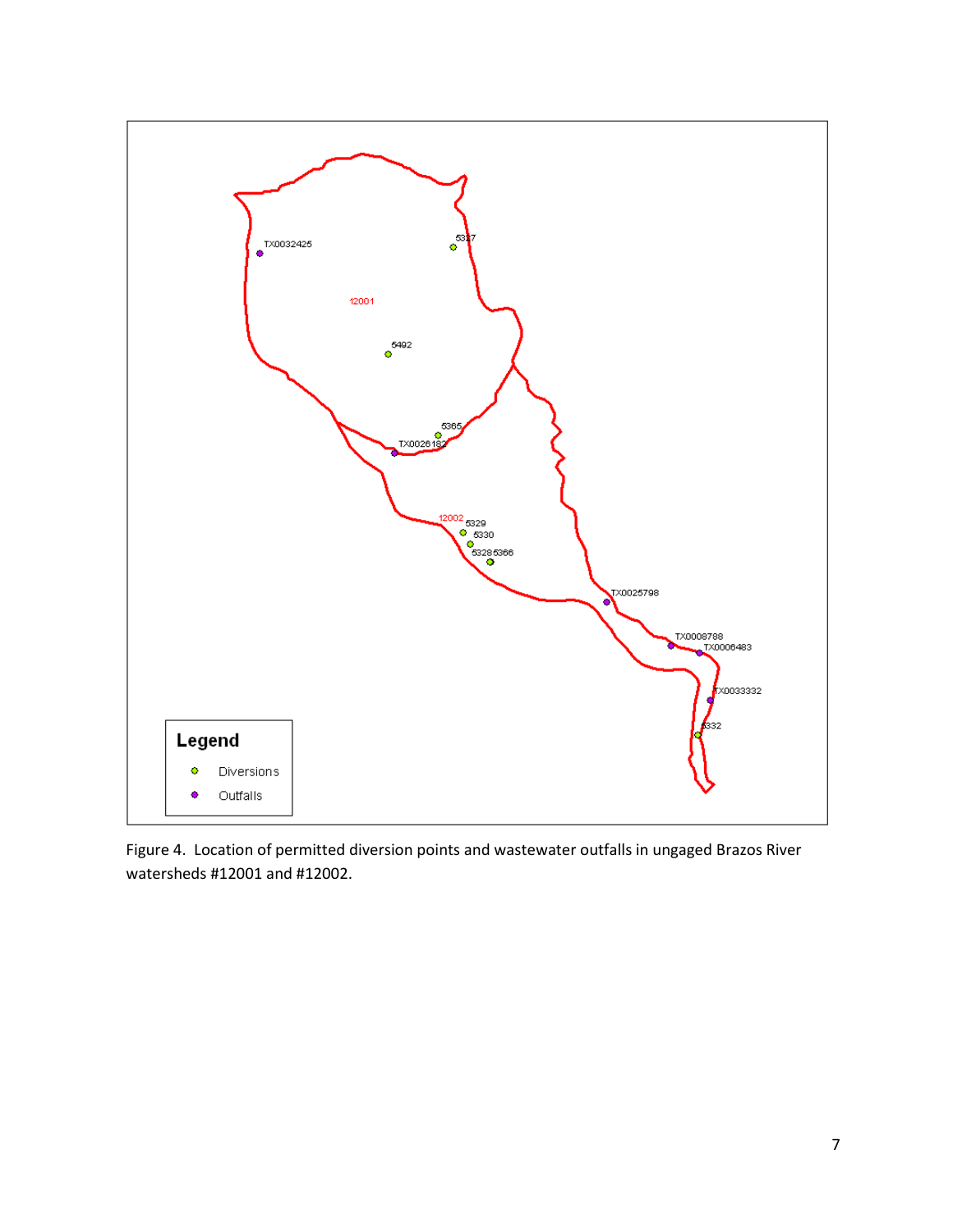## **Estimates of Freshwater Inflow Balance**

For a typical estuary, *Total Freshwater Inflow* may include estimates of *Combined Freshwater Inflow* to the estuary + precipitation on the estuary. The *Freshwater Inflow Balance*, then, considers the effect of evaporation from the estuary. However, there are no estimates of precipitation or evaporation for the Brazos River Estuary since there is no bay surface area from which to calculate these estimates. The freshwater inflow balance then, is equal to the combined surface inflow for this system.

## **Hydrology: Version #TWDB201004**

TWDB coastal hydrology version #TWDB201004 for the Brazos River Estuary included gaged data through November 2009 and used provisional data for December 2009. There are no data for the period from 1981 - 1983, as the Rosharon gage was inactive during those years. Ungaged inflows used approved daily precipitation data from the National Weather Service through November 2009, with provisional data for December 2009. Diversion data were obtained from TCEQ for the period from 1977 through 2009, but there are missing data for 1981 through 1983. Return flow data were obtained from TCEQ for the 1977-2009 period and agricultural return flow data were obtained from TWDB Irrigation Water Use estimates from 1977 through December 2007. Missing data appear as not applicable (n/a) in the dataset. Figure 5 displays the combined annual surface inflow to the Brazos River Estuary as calculated by version #TWDB201004. This dataset and a watershed map can be obtained on the TWDB website: http://midgewater.twdb.state.tx.us/bays\_estuaries/hydrologypage.html.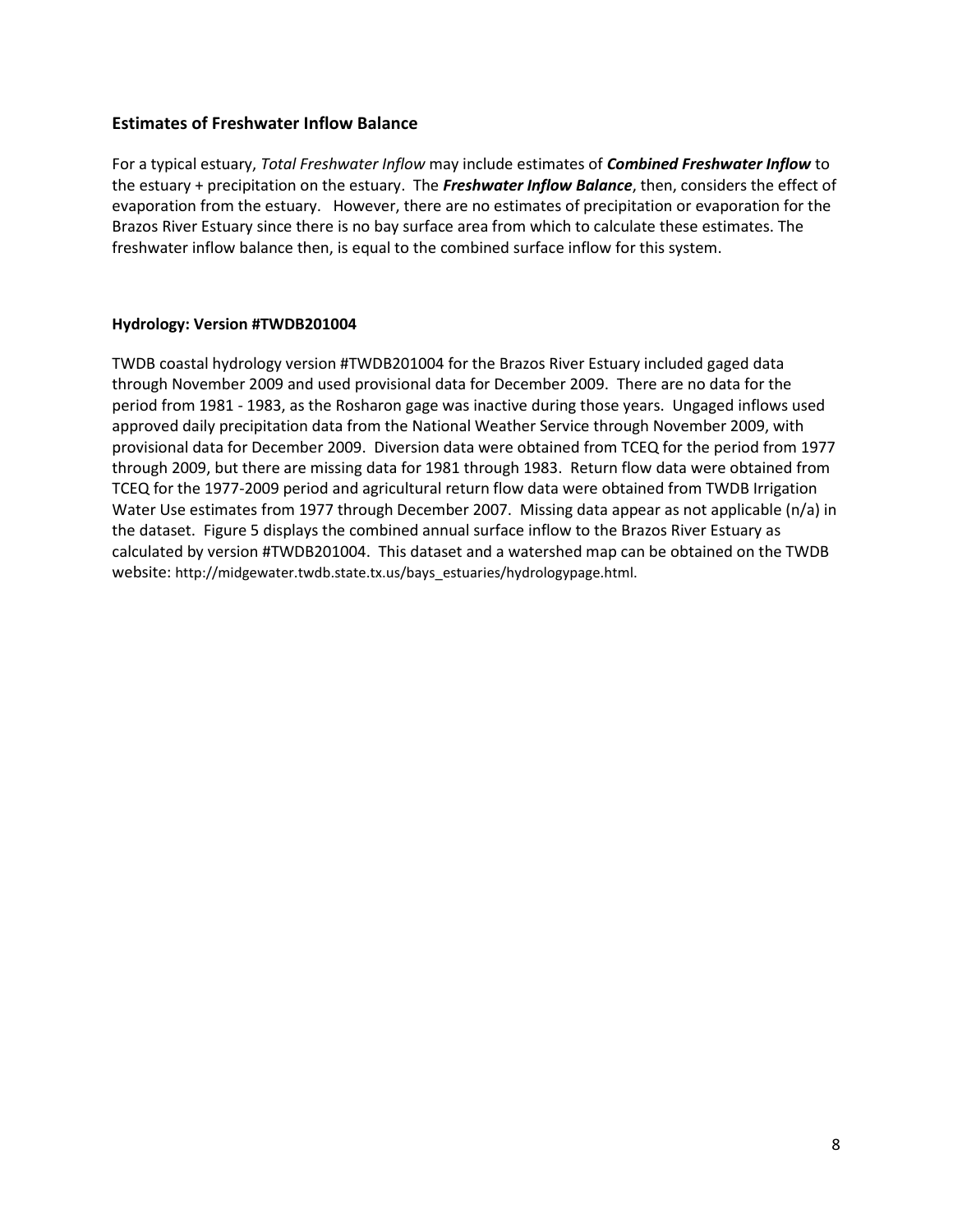

Figure 5. Combined annual surface inflow to the Brazos River Estuary as calculated for version #TWDB201004 for the period from 1977 through 2009. The USGS gage on the Brazos River at Rosharon was inactive from 1981 through 1983, resulting in missing gaged data during those years.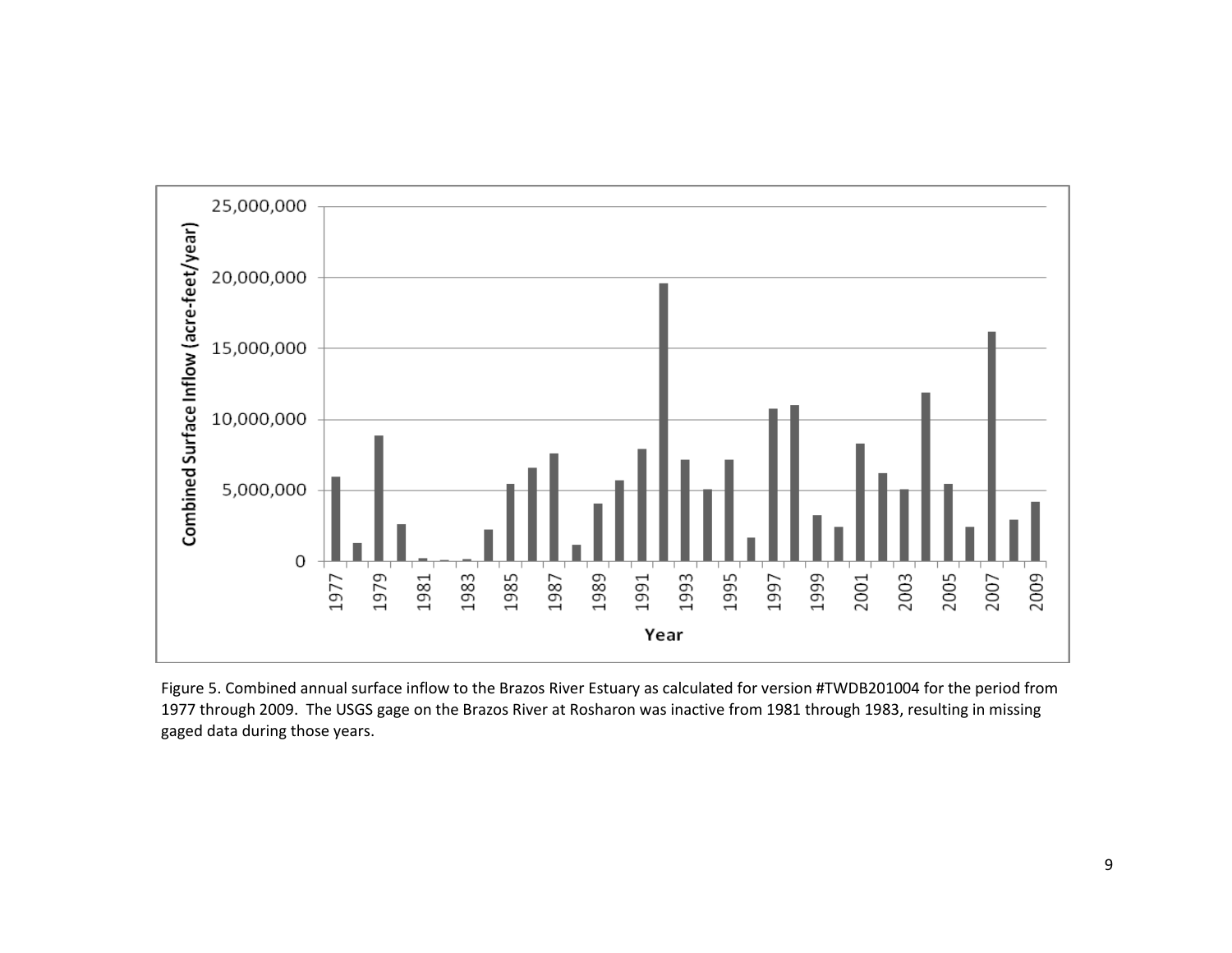# **Discussion**

Version #TWDB201004 of coastal hydrology for the Brazos River Estuary is the most up-to-date data set representing not only combined freshwater inflows but also the individual components of inflows (*i.e*., gaged flows, ungaged flows, diversions, return flows) for this estuary.Appendix A summarizes the data used to develop hydrology version #TWDB201004 for the Brazos River Estuary. Appendix B lists the annual combined freshwater inflow, along with the four components, and the total freshwater inflow balance of the Brazos River Estuary as calculated by version #TWDB201004. Appendix C lists summary statistics for the inflow components over the 1977 through 2009 period.

Over the period from 1977 to 2009, gaged inflow from the Brazos River accounted for approximately 93 percent of combined inflow, while ungaged flows accounted for almost three percent of combined inflow. In the Brazos River basin, average annual diversions were about one percent of combined freshwater inflows, and average annual return flows were approximately five percent of inflows. Average combined surface inflow to the Brazos River Estuary over the study period was 6.3 million acrefeet per year, and ranged from a minimum of 1.2 million acre-feet in 1988 to a maximum of 19.6 million acre-feet in 1992.

Finally, when considering total freshwater inflow balance, evaporation from and precipitation onto the surface of the estuary also must be considered. In the Brazos River Estuary, however, there is no estuary surface from which to consider these effects. Thus, there are no "bay" precipitation or evaporation estimates in the system. As such, the freshwater inflow balance estimates are equal to those calculated for combined surface inflow.

### **Literature Cited**

Guthrie, C.G. and Q. Lu. 2010. *Coastal Hydrology for the Guadalupe Estuary: Updated Hydrology with Emphasis on Diversion and Return Flow Data for 2000 - 2009*. Texas Water Development Board, Austin, Texas.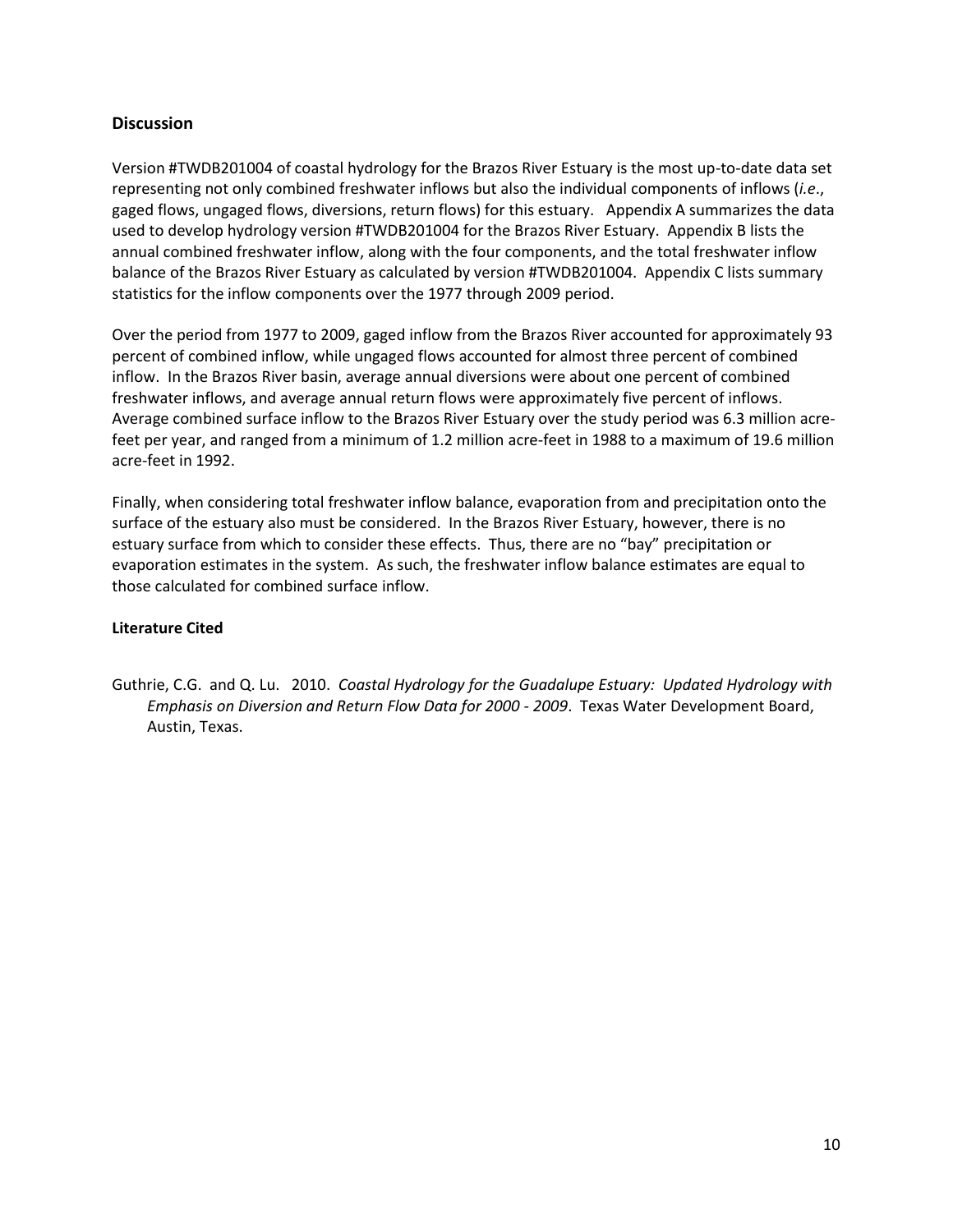| <b>Estuary</b> | Version    | Date<br>Range | <b>Gaged Flows</b>                                                                                   | <b>Ungaged Flows</b>                    | <b>Diversions</b>          | <b>Return Flows</b>                                                         | <b>Creation Date</b> |
|----------------|------------|---------------|------------------------------------------------------------------------------------------------------|-----------------------------------------|----------------------------|-----------------------------------------------------------------------------|----------------------|
| <b>Brazos</b>  | TWDB201004 | 1977 - 2009   | 1977 - 2009<br>USGS, provisional for 12/09<br>(Missing data for 1981 - 1983 due to<br>inactive gage) | 1977 - 2009<br>provisional for<br>12/09 | 1977 - 2009<br><b>TCEQ</b> | 1977 - 2009<br>TCEQ 1977 - 12/2009<br>TWDB 1977 - 12/2007<br>(Agricultural) | 9/2010               |

**Appendix A.** Record of coastal hydrology versions developed by the TWDB Bays & Estuaries Program for the Brazos River Estuary.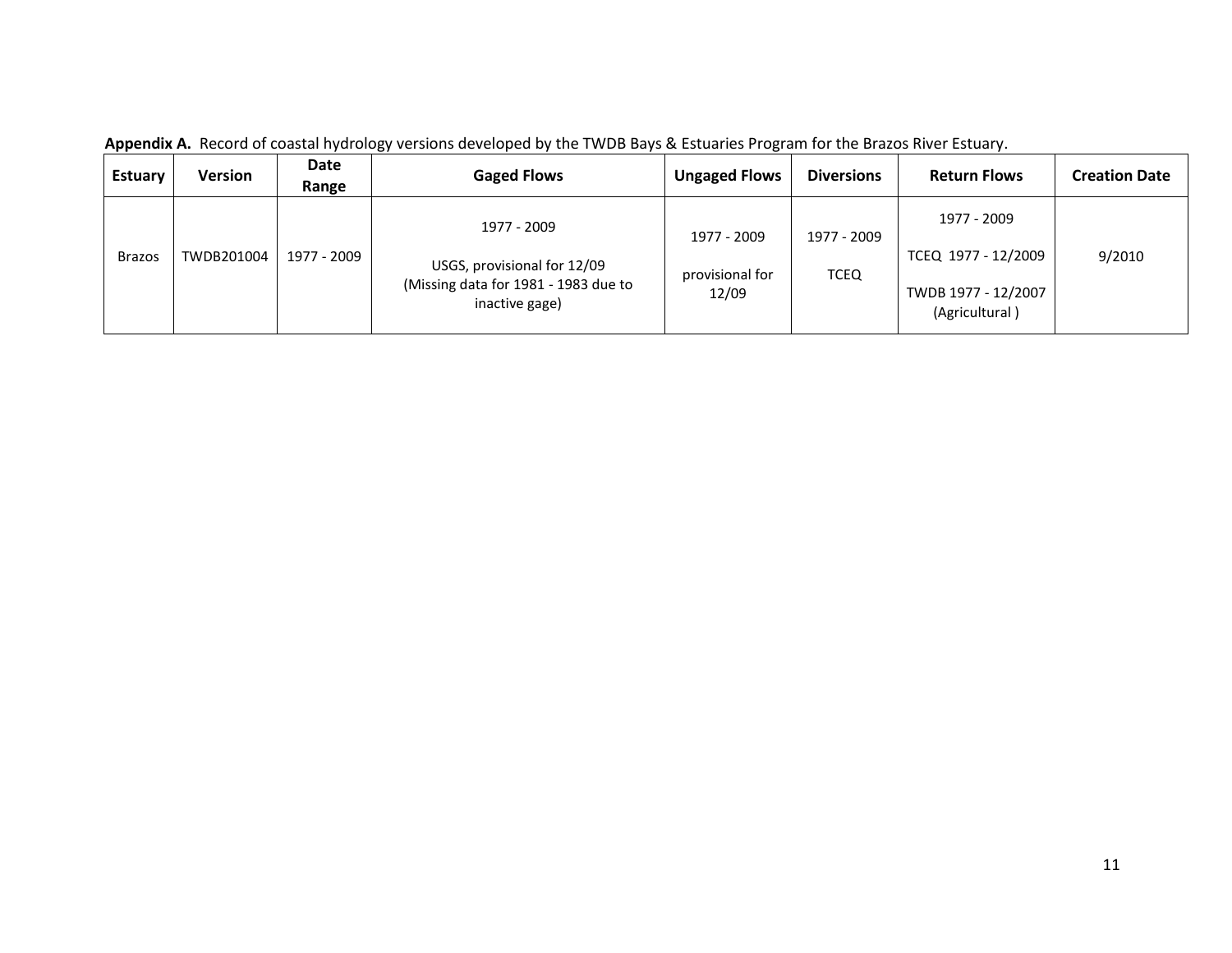|      |            |                |                  |           | Combined        |             |               | Freshwater |
|------|------------|----------------|------------------|-----------|-----------------|-------------|---------------|------------|
| Year | Gage       | <b>Ungaged</b> | <b>Diversion</b> | Return    | Surface Inflow* | Evaporation | Precipitation | Balance**  |
| 1977 | 5,911,918  | 31,974         | n/a              | n/a       | 5,943,892       | n/a         | n/a           | 5,943,892  |
| 1978 | 1,288,622  | 38,279         | n/a              | n/a       | 1,326,901       | n/a         | n/a           | 1,326,901  |
| 1979 | 8,459,502  | 386,639        | n/a              | n/a       | 8,846,141       | n/a         | n/a           | 8,846,141  |
| 1980 | 2,577,992  | 57,945         | n/a              | n/a       | 2,635,937       | n/a         | n/a           | 2,635,937  |
| 1981 | n/a        | 237,502        | n/a              | n/a       | 237,502         | n/a         | n/a           | 237,502    |
| 1982 | n/a        | 92,253         | n/a              | n/a       | 92,253          | n/a         | n/a           | 92,253     |
| 1983 | n/a        | 138,473        | n/a              | n/a       | 138,473         | n/a         | n/a           | 138,473    |
| 1984 | 2,066,108  | 193,601        | n/a              | n/a       | 2,259,709       | n/a         | n/a           | 2,259,709  |
| 1985 | 5,338,491  | 144,250        | n/a              | n/a       | 5,482,741       | n/a         | n/a           | 5,482,741  |
| 1986 | 6,453,379  | 122,068        | n/a              | n/a       | 6,575,447       | n/a         | n/a           | 6,575,447  |
| 1987 | 7,494,440  | 111,566        | n/a              | n/a       | 7,606,006       | n/a         | n/a           | 7,606,006  |
| 1988 | 1,089,046  | 77,105         | 471              | n/a       | 1,165,680       | n/a         | n/a           | 1,165,680  |
| 1989 | 3,973,219  | 124,774        | 6,777            | n/a       | 4,091,216       | n/a         | n/a           | 4,091,216  |
| 1990 | 5,630,306  | 65,175         | 9,934            | n/a       | 5,685,547       | n/a         | n/a           | 5,685,547  |
| 1991 | 7,764,516  | 213,762        | 40,774           | n/a       | 7,937,504       | n/a         | n/a           | 7,937,504  |
| 1992 | 19,591,530 | 261,283        | 250,011          | n/a       | 19,602,802      | n/a         | n/a           | 19,602,802 |
| 1993 | 7,056,517  | 278,970        | 170,864          | n/a       | 7,164,623       | n/a         | n/a           | 7,164,623  |
| 1994 | 5,168,172  | 61,121         | 160,409          | n/a       | 5,068,884       | n/a         | n/a           | 5,068,884  |
| 1995 | 7,085,448  | 248,317        | 175,052          | n/a       | 7,158,713       | n/a         | n/a           | 7,158,713  |
| 1996 | 1,715,346  | 119,901        | 162,372          | n/a       | 1,672,875       | n/a         | n/a           | 1,672,875  |
| 1997 | 10,642,074 | 298,058        | 156,101          | n/a       | 10,784,031      | n/a         | n/a           | 10,784,031 |
| 1998 | 9,198,510  | 264,434        | 136,033          | 1,699,022 | 11,025,933      | n/a         | n/a           | 11,025,933 |
| 1999 | 2,118,118  | 30,055         | 185,533          | 1,319,162 | 3,281,802       | n/a         | n/a           | 3,281,802  |
| 2000 | 1,798,812  | 72,670         | 162,126          | 749,156   | 2,458,512       | n/a         | n/a           | 2,458,512  |
| 2001 | 7,439,891  | 229,613        | 163,994          | 783,653   | 8,289,163       | n/a         | n/a           | 8,289,163  |
| 2002 | 5,054,219  | 475,289        | 137,995          | 805,790   | 6,197,303       | n/a         | n/a           | 6,197,303  |
| 2003 | 4,206,050  | 156,011        | 145,999          | 860,236   | 5,076,298       | n/a         | n/a           | 5,076,298  |
| 2004 | 10,739,853 | 289,587        | 39,292           | 883,454   | 11,873,602      | n/a         | n/a           | 11,873,602 |
| 2005 | 4,721,524  | 25,704         | 45,162           | 774,630   | 5,476,696       | n/a         | n/a           | 5,476,696  |
| 2006 | 1,547,742  | 110,420        | 41,753           | 818,407   | 2,434,816       | n/a         | n/a           | 2,434,816  |
| 2007 | 15,057,476 | 222,864        | 39,594           | 929,052   | 16,169,798      | n/a         | n/a           | 16,169,798 |
| 2008 | 2,320,424  | 91,007         | 41,519           | 596,291   | 2,966,203       | n/a         | n/a           | 2,966,203  |
| 2009 | 3,618,640  | 44,083         | 37,872           | 558,034   | 4,182,885       | n/a         | n/a           | 4,182,885  |

**Appendix B**: Annual Hydrology for the Brazos River Estuary, version #TWDB201004. Included are estimates of gaged and ungaged (modeled) inflows, diversions and return flows, combined surface inflow to the estuary and total freshwater balance of the estuary. All values are in units of acre-feet.

\*Combined Surface Inflow = Gage + Model - Diversion + Return

\*\*Freshwater Balance = Surface Inflow - Evaporation+ Precipitation.